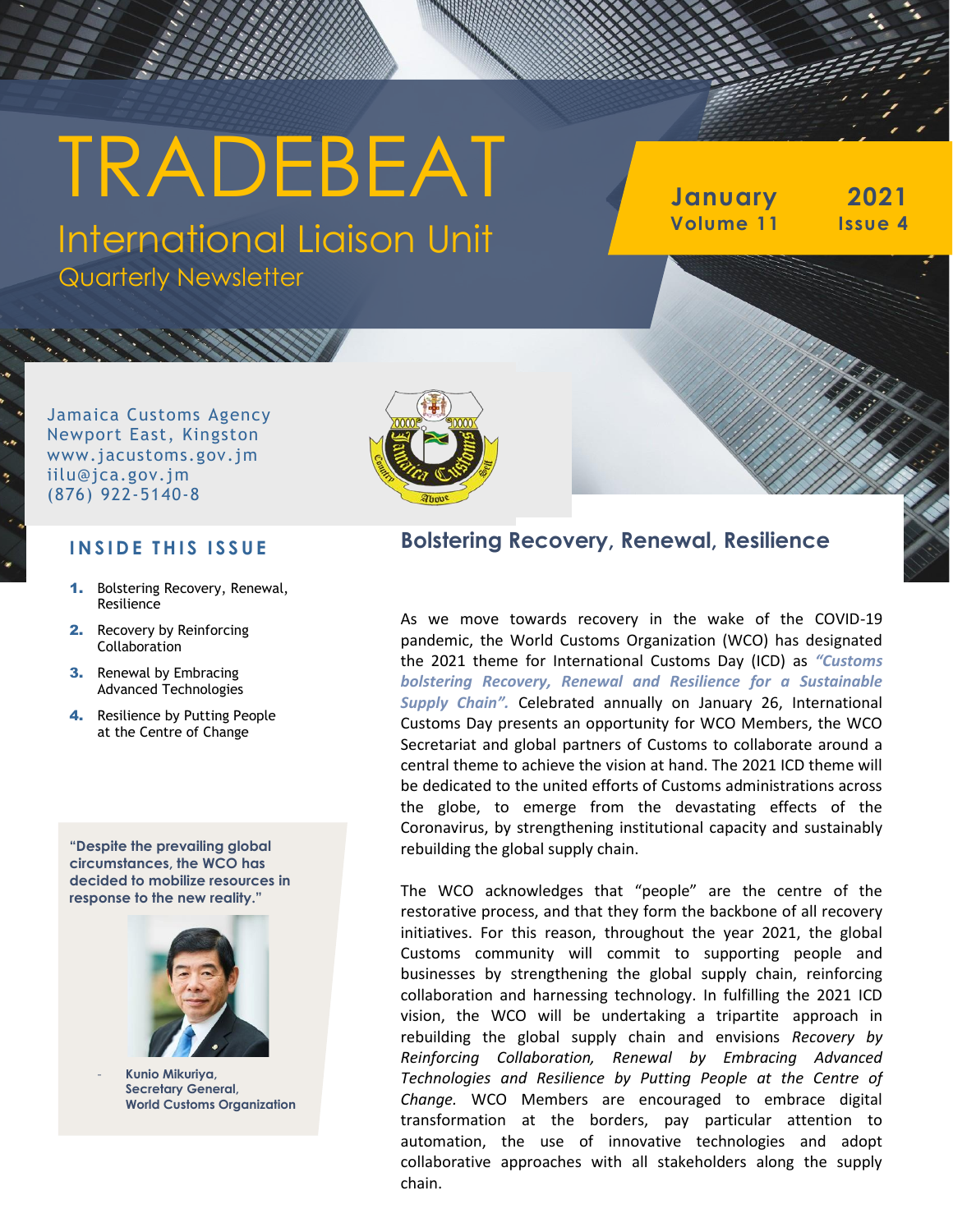# **ILU Newsletter TRADEBEAT**

#### **Recovery by Reinforcing Collaboration**

The Coronavirus pandemic brought considerable disruptions to an already unpredictable global supply chain, leading to an economic impact of mammoth proportions. As COVID-19 stretched across the continents, the novelty of the Coronavirus created more uncertainties within the global supply chain and led to an initial shortage of human resources. It also caused the implementation of additional control measures that led to delays at the borders. In response to the pandemic, many governments took mitigation measures such as travel restrictions, lockdowns, quarantines and social distancing to minimize the impact of the pandemic. These measures inadvertently affected the supply chain, causing production and supply channels to become more erratic, and created greater instability. Additionally, the supply chain was already being negatively affected by trade wars and protectionist policies which some nations had undertaken. Examples of these include the trade dispute between the USA and China, and the protectionist policies of the United Kingdom, resulting in Brexit, which forced consumers to look inwards. The increased risk of trade wars, trends of nationalism and protectionism, issues of sustainability and human rights considerations have all contributed to the volatility of the global supply chain. Coupled with the uncertainties that the pandemic presents, recovery policies have to be contemplated and reinforced at the international level to achieve sustainability in the global supply chain. Customs, as gatekeepers, at the borders is uniquely positioned to drive supply chain recovery through collaboration. Reconstruction will not be achieved in silos, but rather through a collaboration of expertise from all border agencies and related stakeholders. Coordinated border management should be further institutionalized at the national and international levels, reinforced by the implementation of WCO tools and instruments that support such measures.



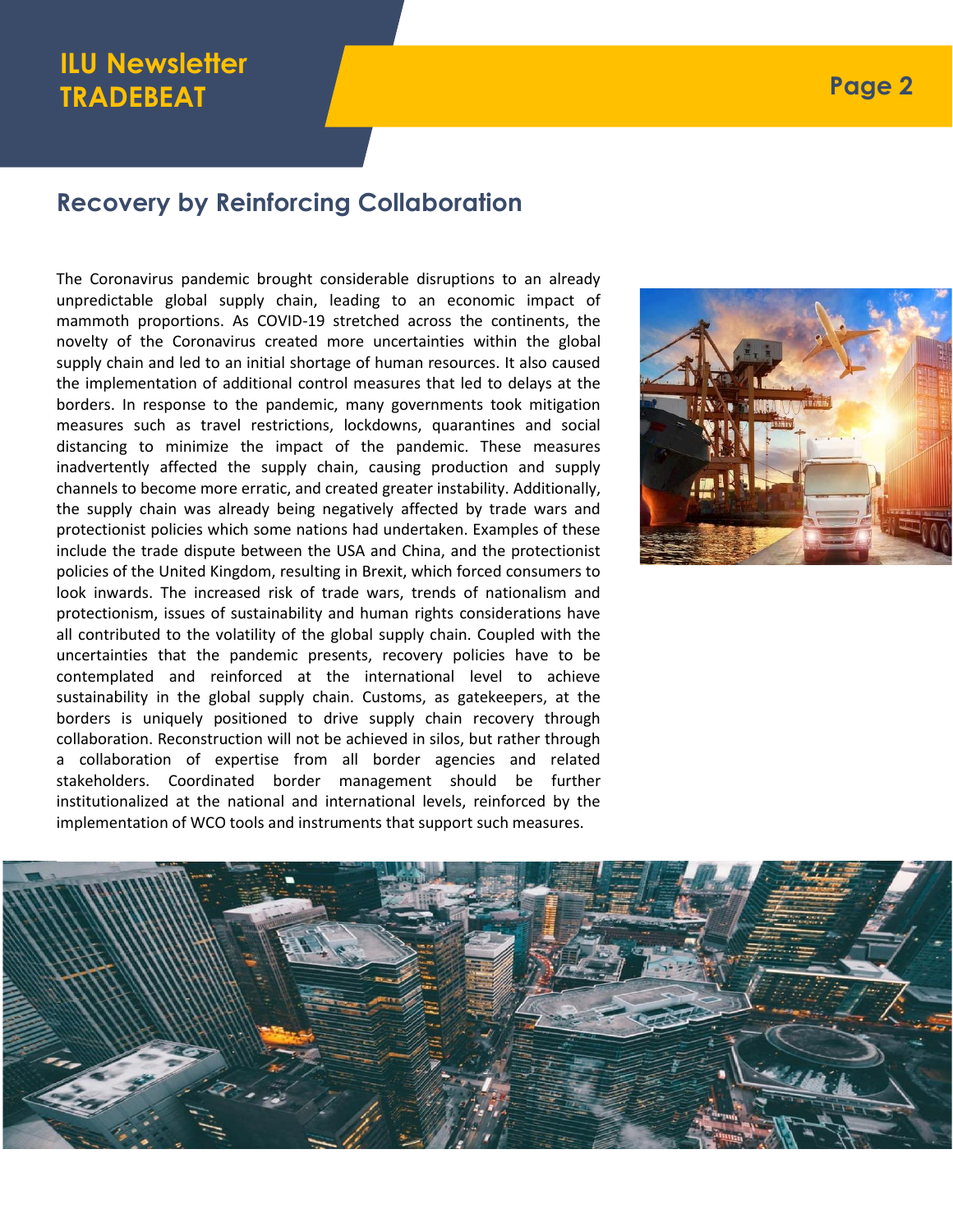## **ILU Newsletter TRADEBEAT**

#### **Renewal by Embracing Advanced Technologies**

Never before has the use of technology been more essential to survival than during this pandemic. Embracing technology became a way of life and should be treated as crucial to the renewal process. Things cannot return to the way they were pre COVID-19, and advancing technology as the way forward and investing in innovation should be prioritized by all nations.

For years the WCO has promoted all-digital and paperless clearance processes and the use of technology for implementing effective controls, while facilitating and accelerating the trading process. While this is nothing new, the COVID-19 pandemic has certainly amplified the need for linking technology to creating a more efficient international trading process. Benefits that can be derived from the integration of technologies were always prioritized by the WCO and shared with its Members through sensitizations, specialized forums and conferences. The use of big data, telematics and the Cloud in Customs operations have been topics of ongoing training that is available to all WCO Members, and will continue to command importance in the realm of capacity building. With fresh eyes, Customs will enter the future and continue to utilize non-intrusive inspection devices, and embark on the mainstream implementation of disruptive technologies such as blockchain, artificial intelligence, sensors and connected objects. By embracing technological advances, tangible benefits can be provided in terms of collecting, combining, sharing and analysing data which should be maximized by all officials.

As a Member of the WCO, the JCA benefits from and prioritizes the use of technological advancements to facilitate Customs operations in an efficient manner. The JCA has long seen the importance of integrating technology in its operations, and is deliberate in its drive towards incorporating the latest technologies, within its resources, to aid in the renewal process. The use of electronic platforms and online channels serve to greater secure and facilitate trade, directly benefitting the JCA's stakeholders and enhancing efficient customs operations within Jamaica.